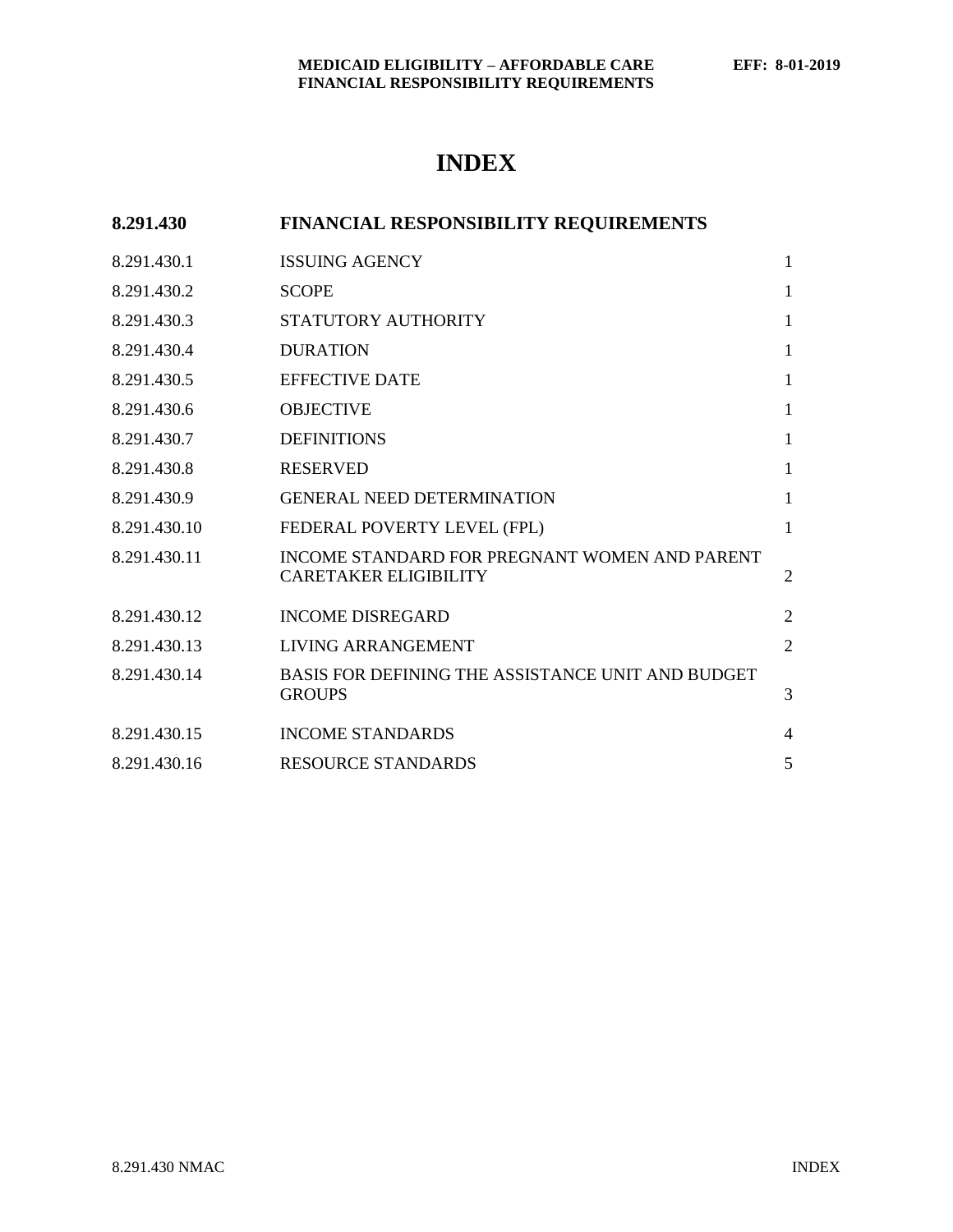#### **TITLE 8 SOCIAL SERVICES CHAPTER 291 MEDICAID ELIGIBILITY - AFFORDABLE CARE PART 430 FINANCIAL RESPONSIBILITY REQUIREMENTS**

<span id="page-1-0"></span>**8.291.430.1 ISSUING AGENCY:** New Mexico Human Services Department (HSD). [8.291.430.1 NMAC - Rp, 8.291.430.1 NMAC, 11/16/2015]

<span id="page-1-1"></span>**8.291.430.2 SCOPE:** The rule applies to the general public. [8.291.430.2 NMAC - Rp, 8.291.430.2 NMAC, 11/16/2015]

<span id="page-1-2"></span>**8.291.430.3 STATUTORY AUTHORITY:** The New Mexico medicaid program and other health care programs are administered pursuant to regulations promulgated by the federal department of health and human services under Title XIX of the Social Security Act as amended or by state statute. See Section 27-1-12 NMSA et seq.

[8.291.430.3 NMAC - Rp, 8.291.430.3 NMAC, 11/16/2015]

<span id="page-1-3"></span>**8.291.430.4 DURATION:** Permanent.

[8.291.430.4 NMAC - Rp, 8.291.430.4 NMAC, 11/16/2015]

<span id="page-1-4"></span>**8.291.430.5 EFFECTIVE DATE:** November 16, 2015, unless a later date is cited at the end of a section. [8.291.430.5 NMAC - Rp, 8.291.430.5 NMAC, 11/16/2015]

<span id="page-1-5"></span>**8.291.430.6 OBJECTIVE:** The objective of this rule is to provide specific instructions when determining eligibility for the medicaid program and other health care programs. Processes for establishing and maintaining a medical assistance programs (MAP) category of the affordable care eligibility are detailed in the 8.291.400 through 8.291.430 NMAC.

[8.291.430.6 NMAC - Rp, 8.291.430.6 NMAC, 11/16/2015]

<span id="page-1-6"></span>**8.291.430.7 DEFINITIONS:** Refer to 8.291.400 NMAC for detailed descriptions. [8.291.430.7 NMAC - Rp, 8.291.430.7 NMAC, 11/16/2015]

### <span id="page-1-7"></span>**8.291.430.8 [RESERVED]**

[8.291.430.8 NMAC - Rp, 8.291.430.8 NMAC, 11/16/2015; A/E, 4/1/2016]

<span id="page-1-8"></span>**8.291.430.9 GENERAL NEED DETERMINATION:** To be eligible for a MAP category of eligibility, an applicant or a recipient must meet specific income standards. [8.291.430.9 NMAC - Rp, 8.291.430.9 NMAC, 11/16/2015]

<span id="page-1-9"></span>**8.291.430.10 FEDERAL POVERTY LEVEL (FPL):** This part contains the monthly federal poverty level table for use in determining monthly income standards for MAP categories of eligibility outlined in 8.291.400.10  $NMAAC$ 

| <b>HOUSEHOLD</b><br><b>SIZE</b> | 100%    | 133%    | 138%    | 190%    | 240%    | 250%    | 300%     |
|---------------------------------|---------|---------|---------|---------|---------|---------|----------|
|                                 | \$1,041 | \$1,385 | \$1,437 | \$1,978 | \$2,498 | \$2,603 | \$3,123  |
| 2                               | \$1,410 | \$1,875 | \$1,945 | \$2,678 | \$3,382 | \$3,523 | \$4,228  |
|                                 | \$1,778 | \$2,365 | \$2,453 | \$3,378 | \$4,266 | \$4,444 | \$5,333  |
| 4                               | \$2,146 | \$2,854 | \$2,962 | \$4,078 | \$5,150 | \$5,365 | \$6,438  |
|                                 | \$2,515 | \$3,344 | \$3,470 | \$4,777 | \$6,034 | \$6,286 | \$7,543  |
| 6                               | \$2,883 | \$3,834 | \$3,978 | \$5,477 | \$6,918 | \$7,207 | \$8,648  |
|                                 | \$3,251 | \$4,324 | \$4,487 | \$6,177 | \$7,802 | \$8,128 | \$9,753  |
| 8                               | \$3,620 | \$4,814 | \$4,995 | \$6,877 | \$8,686 | \$9,048 | \$10,858 |
| $+1$                            | \$369   | \$490   | \$508   | \$700   | \$884   | \$920   | \$1,105  |

[8.291.430.10 NMAC - Rp, 8.291.430.10 NMAC, 11/16/2015; A/E, 4/1/2016; A/E, 9/14/2017; A, 2/1/2018; A/E, 5/17/2018; A, 9/11/2018; A/E, 4/11/2019; A, 7/30/2019]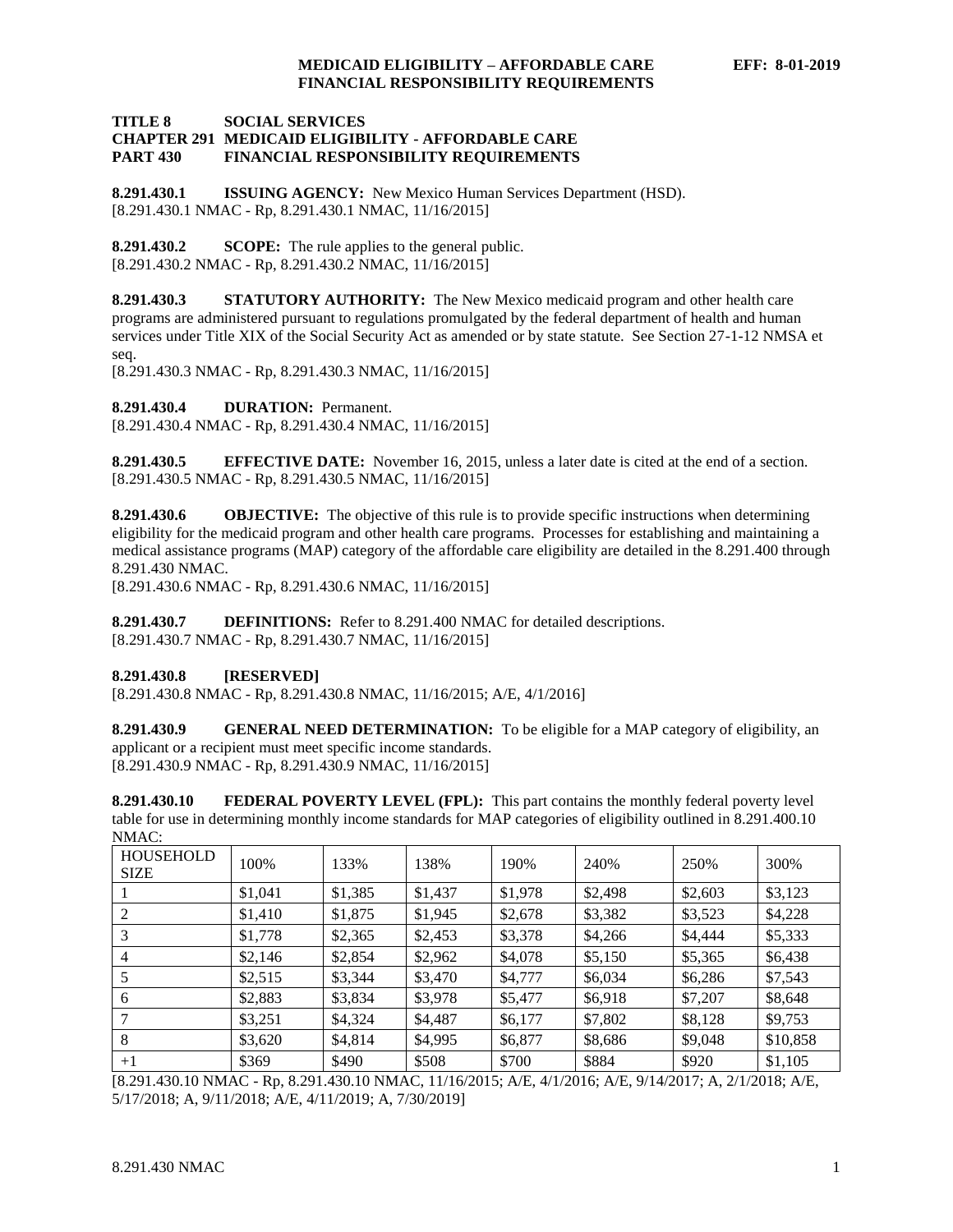#### <span id="page-2-0"></span>**8.291.430.11 INCOME STANDARD FOR PREGNANT WOMEN AND PARENT CARETAKER**

**ELIGIBILITY:** This part contains the MAP category of pregnant women and parent caretaker eligibility's fixed monthly standard for an applicant or recipient:

| <b>MONTHLY INCOME</b> |  |  |  |  |
|-----------------------|--|--|--|--|
| <b>LIMIT</b>          |  |  |  |  |
| \$451                 |  |  |  |  |
| \$608                 |  |  |  |  |
| \$765                 |  |  |  |  |
| \$923                 |  |  |  |  |
| \$1,080               |  |  |  |  |
| \$1,238               |  |  |  |  |
| \$1,395               |  |  |  |  |
| \$1,553               |  |  |  |  |
| \$158                 |  |  |  |  |
|                       |  |  |  |  |

[8.291.430.11 NMAC - Rp, 8.291.430.11 NMAC, 11/16/2015]

<span id="page-2-1"></span>**8.291.430.12 INCOME DISREGARD:** A disregard of five percent of 100 percent of the current FPL, according to the applicant's or recipient's budget group size, will be given according to the Affordable Care Act (ACA) related category of eligibility. This income disregard will be subtracted from the countable income. [8.291.430.12 NMAC - Rp, 8.291.430.12 NMAC, 11/16/2015]

<span id="page-2-2"></span>**8.291.430.13 LIVING ARRANGEMENT:** All individuals listed on the MAP application are evaluated according to their living arrangement to determine if they can be included in an assistance group or budget group.

**A.** Extended living in the home: An individual physically absent from the home is a member of the assistance unit or budget group. Extended living in the home includes:

**(1)** attending college or boarding school;

**(2)** receiving treatment in a title XIX MAD enrolled facility (including institutionalized when meeting a nursing facility (NF) level of care (LOC) and intermediate care facilities for the mentally retarded (ICF-MRs);

**(3)** emergency absences: an applicant or recipient absent from the home due to an emergency, who is expected to return to the household, continues to be a member of the household;

**(4)** foster care placements: a minor applicant or minor recipient removed from the home by a child protective services agency (tribal, bureau of Indian affairs, or children, youth and families department) will be considered to be living in the home until the adjudicatory hearing; if the adjudicatory hearing results in custody being granted to some other entity, the minor applicant or minor recipient will be removed from the assistance unit and budget group;

**(5)** inmate of a public institution:

**(a)** see 8.200.410.15 NMAC for the definition of a public institution and an inmate

of a public institution;

**(b)** an inmate of a public institution is included in the household with other mandatory household members if he or she is expected to file a tax return or be claimed as a tax dependent; see 8.291.430.14 NMAC;

**(c)** an inmate of a public institution is not included in the household if he or she neither files a tax return nor is claimed as a tax dependent which requires that mandatory household members be living together; see 8.291.430.14 NMAC.

**B.** Extended living in the home also includes:

- **(1)** residential treatment centers;
- **(2)** group homes; and
- **(3)** free-standing psychiatric hospitals.

**C.** Living in the home with a parent caretaker: To be included in the assistance unit, a minor applicant or minor recipient must be living, or considered to be living, in the home of:

**(1)** a biological or adoptive or step parent (there is a presumption that a child born to a married woman is the child of the husband); or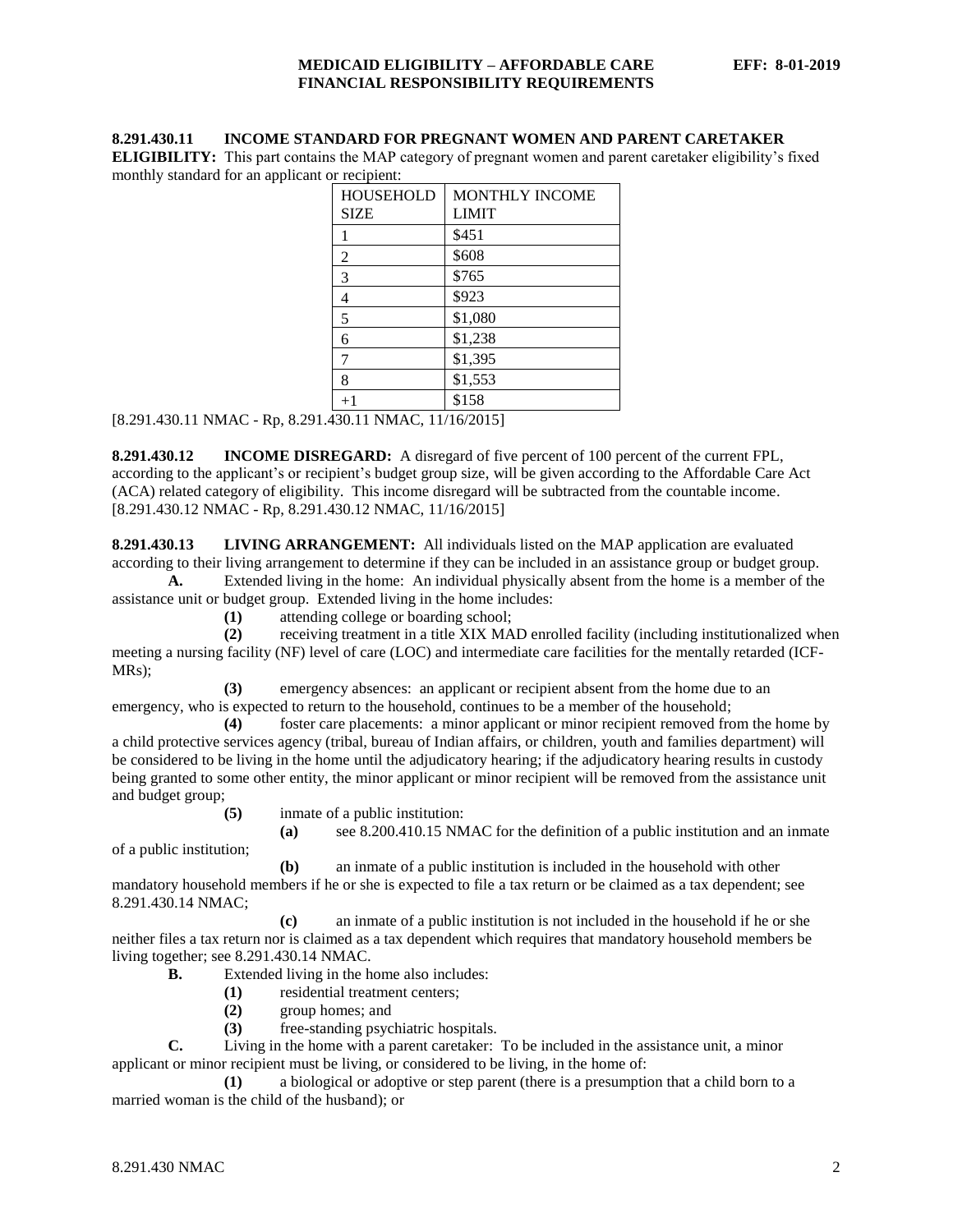**(2)** a specified relative who:

**(a)** is related within the fifth degree of relationship by blood, marriage or adoption, as determined by New Mexico statute Chapter 45 - Uniform Probate Code; a relationship based upon marriage, such as "in-law" or "step" relationships, continues to exist following the dissolution of the marriage by divorce or death; and

**(b)** assumes responsibility for the day-to-day care and control of the minor applicant or minor recipient; the determination of whether an individual functions as the specified relative shall be made by the specified relative unless other information known to the worker clearly indicates otherwise;

**(3)** a minor applicant or minor recipient considered to be living in the home: a minor applicant or minor recipient is considered to be part of the assistance unit and budget group as evidenced by the minor applicant's or minor recipient's customary physical presence in the home; if a he or she is living in more than one household, the following applies:

**(a)** the custodial parent is the parent with whom the minor applicant or minor recipient lives the greater number of nights; or

**(b)** if the minor applicant or minor recipient spends equal amounts of time with each household, the minor applicant or minor recipient shall be considered to be living in the household of the parent with the higher modified adjusted gross income (MAGI).

**D.** For individuals for whom the state must complete a determination of income either based on MAGI or for MAGI-excepted groups:

**(1)** MAD recognizes same-sex couples as spouses, if they are legally married under the laws of the state, territory, or foreign jurisdiction in which the marriage was celebrated; and

**(2)** for an applicant or recipient whose MAP category of eligibility is based on the eligibility for any other HSD benefit program and for which income is not used in the eligibility determination, the applicant's or recipient's marital status will not be used in making the eligibility determination; the applicant's or recipient's MAP category of eligibility will continue to be based on the determination of eligibility of the other HSD applicable benefits.

[8.291.430.13 NMAC - Rp, 8.291.430.13 NMAC, 11/16/2015]

<span id="page-3-0"></span>**8.291.430.14 BASIS FOR DEFINING THE ASSISTANCE UNIT AND BUDGET GROUPS:** At the time of a MAP application, an applicant or recipient and ISD shall identify everyone who is to be considered for inclusion in an assistance unit and budget group. The composition of the assistance unit and budget group is based on the following factors:

**A.** Assistance group: the assistance unit includes an applicant or recipient who applies and who is determined to meet a MAP category of eligibility found in 8.291.430.10 NMAC.<br> **B.** Budget group: the budget group consists of the following types

Budget group: the budget group consists of the following types and will be established on an individual basis:

**(1)** tax filers and dependents: households that submit a MAP application where an applicant or a recipient intends to file for federal taxes or will be claimed as a dependent on federal income taxes for the current year:

**(a)** the budget group will consist of applicants or recipients who are listed on the MAP application as the taxpayer and tax dependents;

**(b)** if there are multiple taxpayers listed on a single MAP application, the budget group(s) will be established based on who the taxpayer intends to claim as a dependent (including the taxpayer); only the taxpayer and his or her child and tax dependent (dependent) listed on the MAP application will be considered as part of the budget group;

**(c)** in the case of an applicant or recipient married couple living together, each spouse will be included in the household of the other spouse, regardless of whether they expect to file a joint tax return, a separate tax return or whether one spouse expects to be claimed as a tax dependent by the other spouse;

**(d)** exceptions to tax filer rules: the following applicants or recipients will be

treated as non-filers:

**(i)** an applicant or a recipient other than a spouse or a biological, adopted, or step child who expect to be claimed as a tax dependent by another taxpayer outside of the household;

**(ii)** an applicant or a recipient under 19 who expect to be claimed by one parent as a tax dependent and are living with both parents but whose parents do not expect to file a joint tax return; and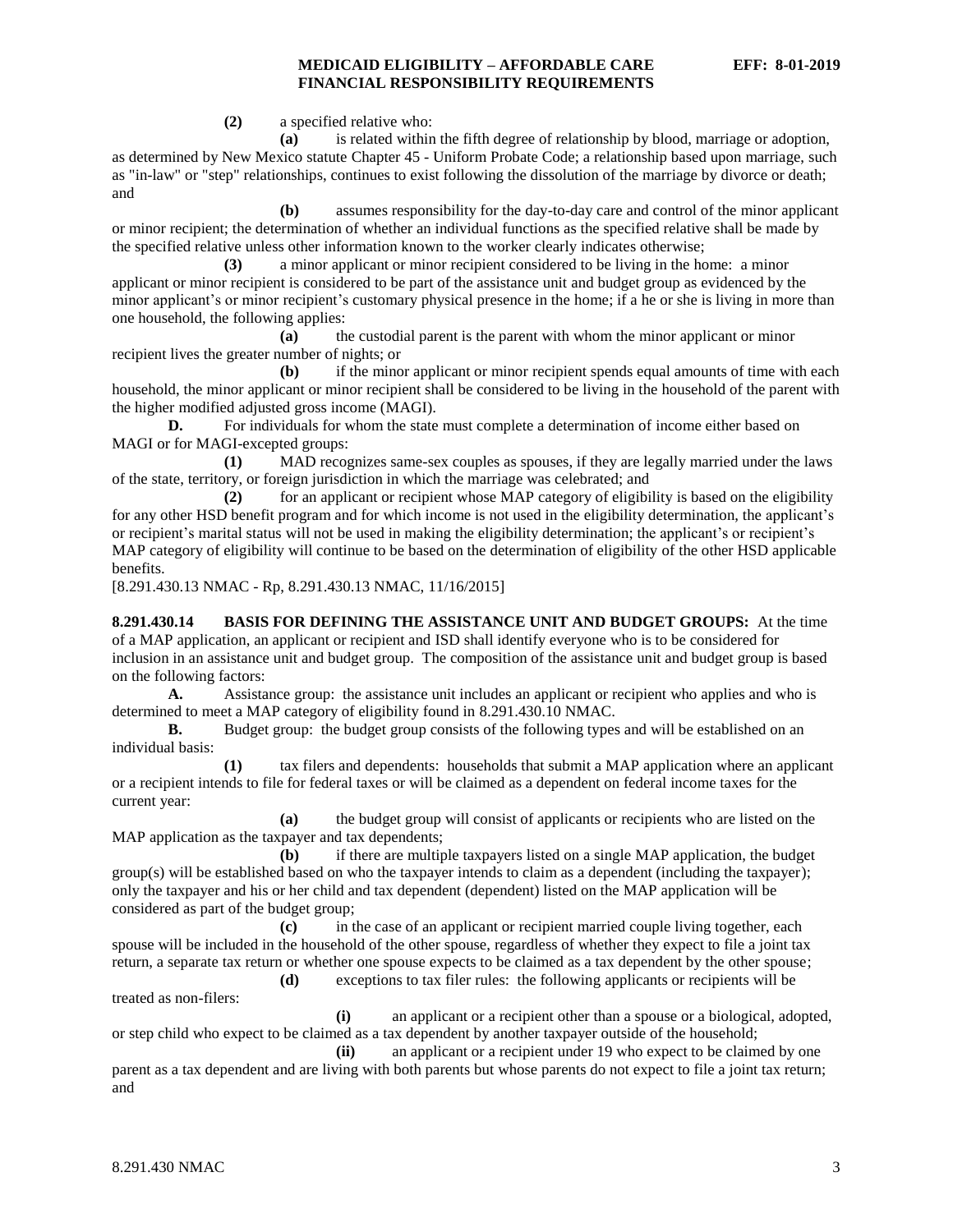**(iii)** an applicant or a recipient under 19 who expect to be claimed as a tax dependent by a non-custodial parent.

**(2)** individuals who neither file a tax return nor are claimed as a tax dependent: in the case of applicants or recipients who do not expect to file a federal tax return and do not expect to be claimed as a tax dependent for the taxable year in which a MAP category of eligibility is being made, or meet an exception to tax filer requirements in Paragraph (1) of Subsection B of 8.291.430.14 NMAC, the budget group consists of the applicant or recipient and, if living with the applicant or recipient:

**(a)** the applicant's or recipient's spouse;

**(b)** the applicant's and recipient's natural, adopted and step children under the age

of 19; and

**(c)** in the case of applicants or recipients under the age of 19, the applicant's or recipient's natural, adopted and step parents and natural, adoptive and step siblings under the age of 19.

**(3)** households may submit a MAP application that includes both filer and non-filers as defined in Subsections A and B of 8.291.430.14 NMAC; the budget group(s) will be organized using the filer and non-filer concepts, and eligibility will be established on an individual basis. [8.291.430.14 NMAC - Rp, 8.291.430.14 NMAC, 11/16/2015]

<span id="page-4-0"></span>**8.291.430.15 INCOME STANDARDS:** Verification of income, both earned and unearned, is mandatory for all MAP categories of ACA related eligibility. Verification methods can be found at 8.291.410 NMAC.

**A.** All income will be calculated as defined by Section 36B of the Federal Tax Code to produce a MAGI. This amount is compared to the FPL for the appropriate MAP category of eligibility and household size.

**B.** MAGI is calculated using the methodologies defined in Section 36B(d)(2)(B) of the Federal Tax Code, with the following exceptions:

**(1)** an amount received as a lump sum is counted as income only in the month received;

**(2)** scholarships, awards, or fellowship grants used for education purposes and not for living expenses are excluded from income;

**(3)** the following American Indian or Alaska native exceptions are excluded from income:

**(a)** distributions from Alaska native corporations and settlement trusts;

**(b)** distributions from any property held in trust, subject to federal restrictions, located within the most recent boundaries of a prior federal reservation, or otherwise under the supervision of the secretary of the interior;

**(c)** distributions and payments from rents, leases, rights of way, royalties, usage rights, or natural resource extraction and harvest from;

**(i)** rights of ownership or possession in any lands described in Subsection B of 8.291.430.15 NMAC; or

**(ii)** federally protected rights regarding off-reservation hunting, fishing, gathering, or usage of natural resources;

**(d)** distributions resulting from real property ownership interests related to natural resources and improvements;

**(i)** located on or near a reservation or within the most recent boundaries of a prior federal reservation; or

**(ii)** resulting from the exercise of federally-protected rights relating to such real property ownership interests.

**(e)** payments resulting from ownership interests in or usage rights to items that have unique religious, spiritual, traditional, or cultural significance or rights that support subsistence or a traditional lifestyle according to applicable tribal law or custom; and

**(f)** student financial assistance provided under the bureau of Indian affairs education programs.

**C.** Certain income of children and tax dependents: The following are not included in household income:

**(1)** The MAGI-based income of an applicant or recipient who is included in the household of his or her natural, adopted, or step parent and who is not expected to be required to file a tax return under Section  $6012(a)(1)$  of the Internal Revenue Code for the taxable year in which a MAP category of eligibility is being determined, is not included in household income whether or not the applicant or recipient files a tax return.

**(2)** The MAGI-based income of an applicant's or recipient's dependent who is not expected to be required to file a tax return under Section  $6012(a)(1)$  of the Internal Revenue Code for the taxable year in